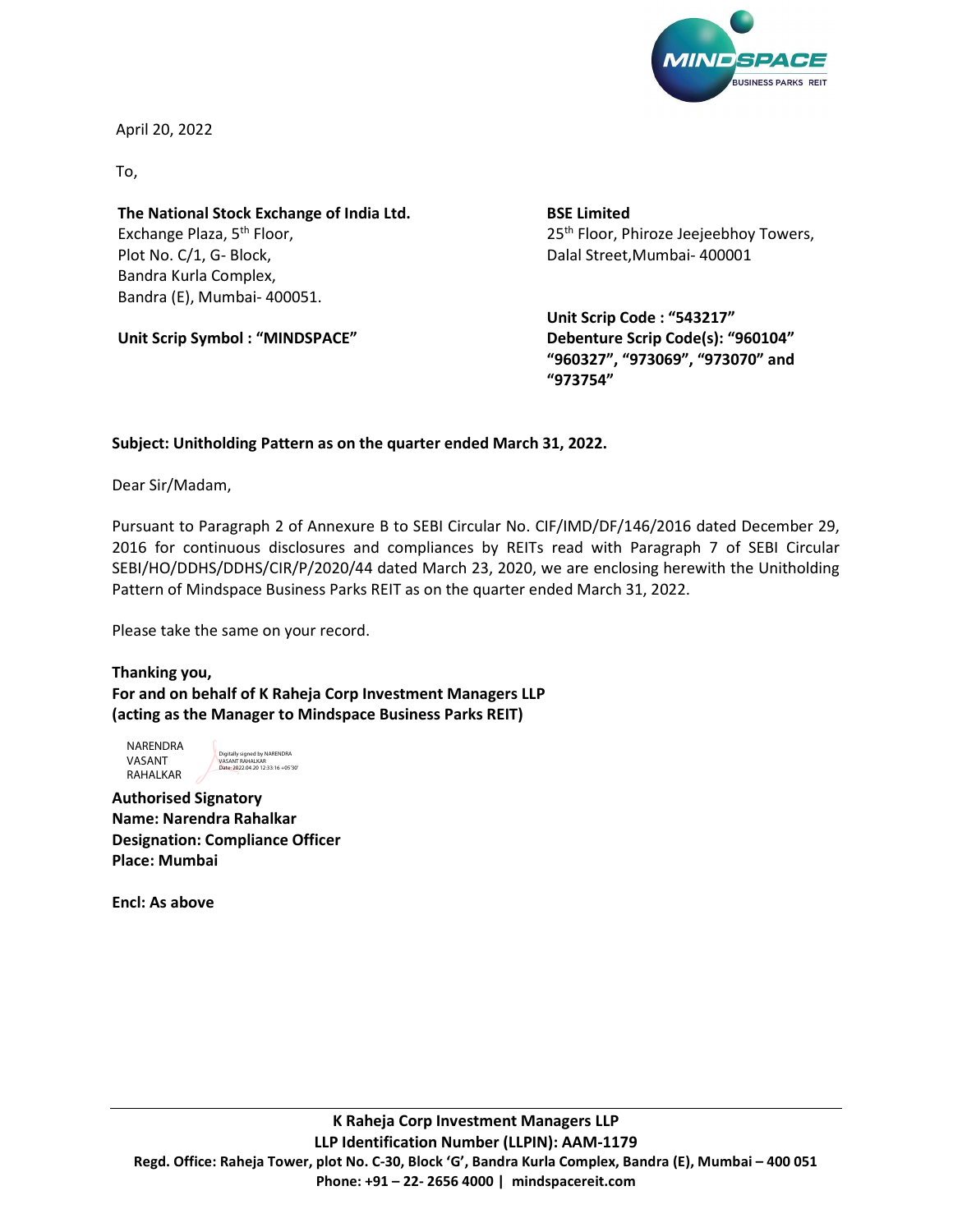

## Unit Holding Pattern as on March 31, 2022

| Category       | <b>Category of Unit</b><br>holder                                                                 | No. of Units<br>Held | As a % of<br><b>Total Out-</b> | No. of units mandatorily<br>held |                                     | Number of units pledged or<br>otherwise encumbered |                                  |
|----------------|---------------------------------------------------------------------------------------------------|----------------------|--------------------------------|----------------------------------|-------------------------------------|----------------------------------------------------|----------------------------------|
|                |                                                                                                   |                      | standing<br><b>Units</b>       | No. of units                     | As a %<br>of total<br>units<br>held | No. of units                                       | As a % of<br>total units<br>held |
| (A)            | Sponsor(s) /<br><b>Manager and</b><br>their associate/<br>related parties<br>and Sponsor<br>Group |                      |                                |                                  |                                     |                                                    |                                  |
| (1)            | Indian                                                                                            |                      |                                |                                  |                                     |                                                    |                                  |
| (a)            | Individuals / HUF                                                                                 | 8,12,26,271          | 13.70                          | 0                                | 0.00                                | 3,25,27,465                                        | 40.05                            |
| (b)            | Central/State<br>Govt.                                                                            | 0                    | 0.00                           | $\mathbf{0}$                     | 0.00                                | 0                                                  | 0.00                             |
| (c)            | Financial<br>Institutions/Banks                                                                   | 0                    | 0.00                           | $\mathbf 0$                      | 0.00                                | 0                                                  | 0.00                             |
| (d)            | Any Other                                                                                         |                      |                                |                                  |                                     |                                                    |                                  |
| 1              | Trust                                                                                             | 38,78,777            | 0.65                           | $\mathbf 0$                      | 0.00                                | $\mathbf 0$                                        | 0.00                             |
| $\overline{2}$ | <b>Bodies Corporates</b>                                                                          | 28,97,92,033         | 48.87                          | 14,82,54,546                     | 51.16                               | 15,42,73,263                                       | 53.24                            |
|                | Sub-Total (A) (1)                                                                                 | 37,48,97,081         | 63.22                          | 14,82,54,546                     | 39.55                               | 18,68,00,728                                       | 49.83                            |
| (2)            | Foreign                                                                                           |                      |                                |                                  |                                     |                                                    |                                  |
| (a)            | Individuals (Non<br>Resident Indians /<br>Foreign<br>Individuals)                                 | 0                    | 0.00                           | $\mathbf 0$                      | 0.00                                | 0                                                  | 0.00                             |
| (b)            | Foreign<br>government                                                                             | 0                    | 0.00                           | 0                                | 0.00                                | $\pmb{0}$                                          | 0.00                             |
| (c)            | Institutions                                                                                      | $\pmb{0}$            | 0.00                           | $\pmb{0}$                        | 0.00                                | $\pmb{0}$                                          | 0.00                             |
| (d)            | Foreign Portfolio<br>Investors                                                                    | 0                    | 0.00                           | $\mathbf 0$                      | 0.00                                | 0                                                  | 0.00                             |
| (e)            | Any Other<br>(Specify)                                                                            | 0                    | 0.00                           | $\pmb{0}$                        | 0.00                                | 0                                                  | 0.00                             |
|                | Sub-Total (A) (2)                                                                                 | $\mathbf 0$          | 0.00                           | $\mathbf 0$                      | 0.00                                | $\pmb{0}$                                          | 0.00                             |
|                | <b>Total unit holding</b><br>of Sponsor &<br><b>Sponsor Group</b><br>$(A) = (A)(1)+(A)(2)$        | 37,48,97,081         | 63.22                          | 14,82,54,546                     | 39.55                               | 18,68,00,728                                       | 49.83                            |

K Raheja Corp Investment Managers LLP LLP Identification Number (LLPIN): AAM-1179 Regd. Office: Raheja Tower, plot No. C-30, Block 'G', Bandra Kurla Complex, Bandra (E), Mumbai – 400 051 Phone: +91 – 22- 2656 4000 | mindspacereit.com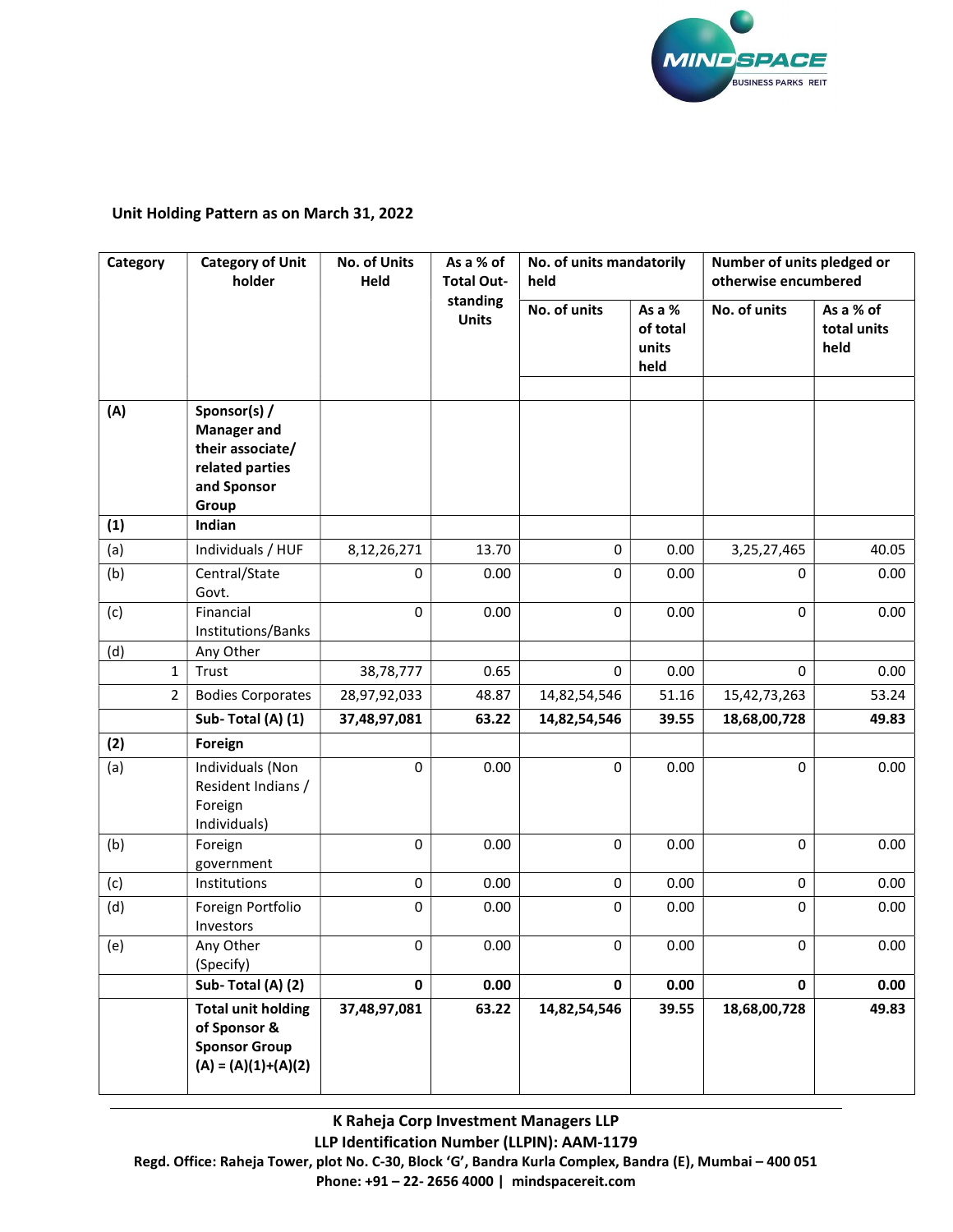

| Category       | <b>Category of Unit holder</b>                                | No. of Units held | As a % of Total<br><b>Outstanding Units</b> |  |
|----------------|---------------------------------------------------------------|-------------------|---------------------------------------------|--|
| (B)            | <b>Public Holding</b>                                         |                   |                                             |  |
| (1)            | <b>Institutions</b>                                           |                   |                                             |  |
| (a)            | <b>Mutual Funds</b>                                           | 12,50,715         | 0.21                                        |  |
| (b)            | Financial Institutions/Banks                                  | $\Omega$          | 0.00                                        |  |
| (c)            | Central/State Govt.                                           | 0                 | 0.00                                        |  |
| (d)            | Venture Capital Funds                                         | 0                 | 0.00                                        |  |
| (e)            | <b>Insurance Companies</b>                                    | 64,35,764         | 1.09                                        |  |
| (f)            | Provident/pension funds                                       | 4,06,178          | 0.07                                        |  |
| (g)            | Foreign Portfolio Investors                                   | 13,26,65,902      | 22.37                                       |  |
| (h)            | Foreign Venture Capital investors                             | 0                 | 0.00                                        |  |
| (i)            | Any Other (specify)                                           |                   |                                             |  |
| 1              | <b>Bodies Corporates</b>                                      | 0                 | 0.00                                        |  |
| $\overline{2}$ | Alternative Investment Funds                                  | 36,52,466         | 0.62                                        |  |
|                | Sub-Total (B) (1)                                             | 14,44,11,025      | 24.35                                       |  |
| (2)            | <b>Non-Institutions</b>                                       |                   |                                             |  |
| (a)            | Central Government/State Governments(s)/President<br>of India | 0                 | 0.00                                        |  |
| (b)            | Individuals                                                   | 5,26,28,623       | 8.87                                        |  |
| (c)            | NBFCs registered with RBI                                     | 11,45,200         | 0.19                                        |  |
| (d)            | Any Other (specify)                                           |                   |                                             |  |
| $\mathbf{1}$   | <b>Trusts</b>                                                 | 38,400            | 0.01                                        |  |
| $\overline{2}$ | Non Resident Indians                                          | 24,73,710         | 0.42                                        |  |
| 3              | <b>Clearing Members</b>                                       | 57,969            | 0.01                                        |  |
| 4              | <b>Bodies Corporates</b>                                      | 1,73,66,174       | 2.93                                        |  |
|                | Sub-Total (B) (2)                                             | 7,37,10,076       | 12.43                                       |  |
|                | Total Public Unit holding $(B) = (B)(1)+(B)(2)$               | 21,81,21,101      | 36.78                                       |  |
|                |                                                               |                   |                                             |  |
|                | Total Units Outstanding $(C) = (A) + (B)$                     | 59,30,18,182      | 100.00                                      |  |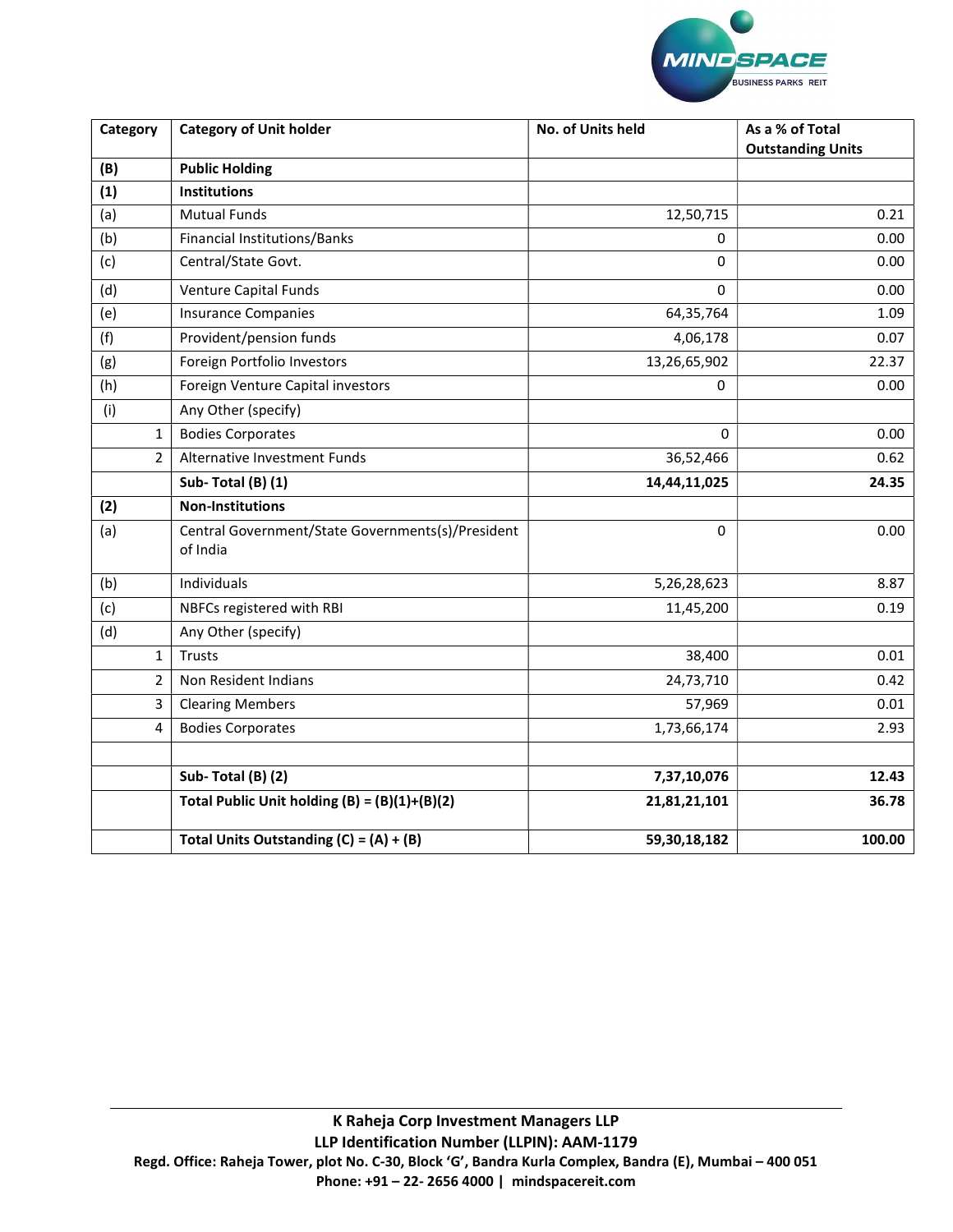

## Sponsors Unitholding

| Category | <b>Name of the Sponsors</b>    | <b>No. of Units</b><br><b>Held</b> | As a $%$<br>of Total<br>Out- | No. of units<br>mandatorily held |                                     | <b>Number of units</b><br>pledged or otherwise<br>encumbered |                                       |
|----------|--------------------------------|------------------------------------|------------------------------|----------------------------------|-------------------------------------|--------------------------------------------------------------|---------------------------------------|
|          |                                |                                    | standing<br><b>Units</b>     | No. of units                     | As a % of<br>total<br>units<br>held | No. of units                                                 | As a $%$<br>of total<br>units<br>held |
|          |                                |                                    |                              |                                  |                                     |                                                              |                                       |
|          | <b>Anbee Constructions LLP</b> | 3,54,04,890                        | 5.97                         | 3,54,04,890                      | 100.00                              | 2,52,03,273                                                  | 71.19                                 |
|          | <b>Cape Trading LLP</b>        | 3,54,04,890                        | 5.97                         | 3,54,04,890                      | 100.00                              | 2,52,03,273                                                  | 71.19                                 |

## Sponsor Group Unitholding

| Category                | Name of the Sponsors#                                        | <b>No. of Units</b><br><b>Held</b> | As a %<br>of Total<br>Out- | No. of units<br>mandatorily held |                                     | <b>Number of units</b><br>pledged or otherwise<br>encumbered |                                       |
|-------------------------|--------------------------------------------------------------|------------------------------------|----------------------------|----------------------------------|-------------------------------------|--------------------------------------------------------------|---------------------------------------|
|                         |                                                              |                                    | standing<br><b>Units</b>   | No. of units                     | As a % of<br>total<br>units<br>held | No. of units                                                 | As a $%$<br>of total<br>units<br>held |
| $\mathbf{1}$            | Ravi Chandru Raheja                                          | 84,31,534                          | 1.42                       | 0                                | 0.00                                | $\mathbf{0}$                                                 | 0.00                                  |
| 2                       | Neel Chandru Raheja                                          | 1,68,63,069                        | 2.84                       | 0                                | 0.00                                | 0                                                            | 0.00                                  |
| 3                       | <b>Chandru Lachmandas</b>                                    | 3,26,34,433                        | 5.50                       | 0                                | 0.00                                | 3,25,27,465                                                  | 99.67                                 |
|                         | Raheja                                                       |                                    |                            |                                  |                                     |                                                              |                                       |
| $\overline{\mathbf{4}}$ | Jyoti Chandru Raheja                                         | 1,48,65,700                        | 2.51                       | $\Omega$                         | 0.00                                | $\mathbf{0}$                                                 | 0.00                                  |
| 5                       | <b>Capstan Trading LLP</b>                                   | 4,10,95,719                        | 6.93                       | 3,63,49,047                      | 88.45                               | $\Omega$                                                     | 0.00                                  |
| $\bf 6$                 | <b>Casa Maria Properties LLP</b>                             | 4,10,95,719                        | 6.93                       | 4,10,95,719                      | 100.00                              | $\Omega$                                                     | 0.00                                  |
| $\overline{7}$          | <b>Palm Shelter Estate</b><br><b>Development LLP</b>         | 4,10,95,719                        | 6.93                       | 0                                | 0.00                                | 2,71,90,548                                                  | 66.16                                 |
| 8                       | <b>Raghukool Estate</b><br><b>Developement LLP</b>           | 3,62,12,069                        | 6.11                       | $\Omega$                         | 0.00                                | 1,77,31,322                                                  | 48.97                                 |
| 9                       | <b>Genext Hardware &amp; Parks</b><br><b>Private Limited</b> | 2,28,86,731                        | 3.86                       | $\Omega$                         | 0.00                                | 2,28,86,731                                                  | 100.00                                |
| 10                      | K Raheja Corp Private<br>Limited                             | 3,65,96,296                        | 6.17                       | 0                                | 0.00                                | 3,60,58,116                                                  | 98.53                                 |
| 11                      | <b>Chandru Lachmandas</b><br>Raheja*                         | 38,78,777                          | 0.65                       | $\Omega$                         | 0.00                                | $\mathbf{0}$                                                 | $\Omega$                              |
| ${\bf 12}$              | Sumati Ravi Raheja                                           | 84,31,535                          | 1.42                       | $\Omega$                         | 0.00                                | $\mathbf 0$                                                  | 0                                     |

# Sponsor group holding is mentioned on first name basis

\*held for and on behalf of Ivory Property Trust